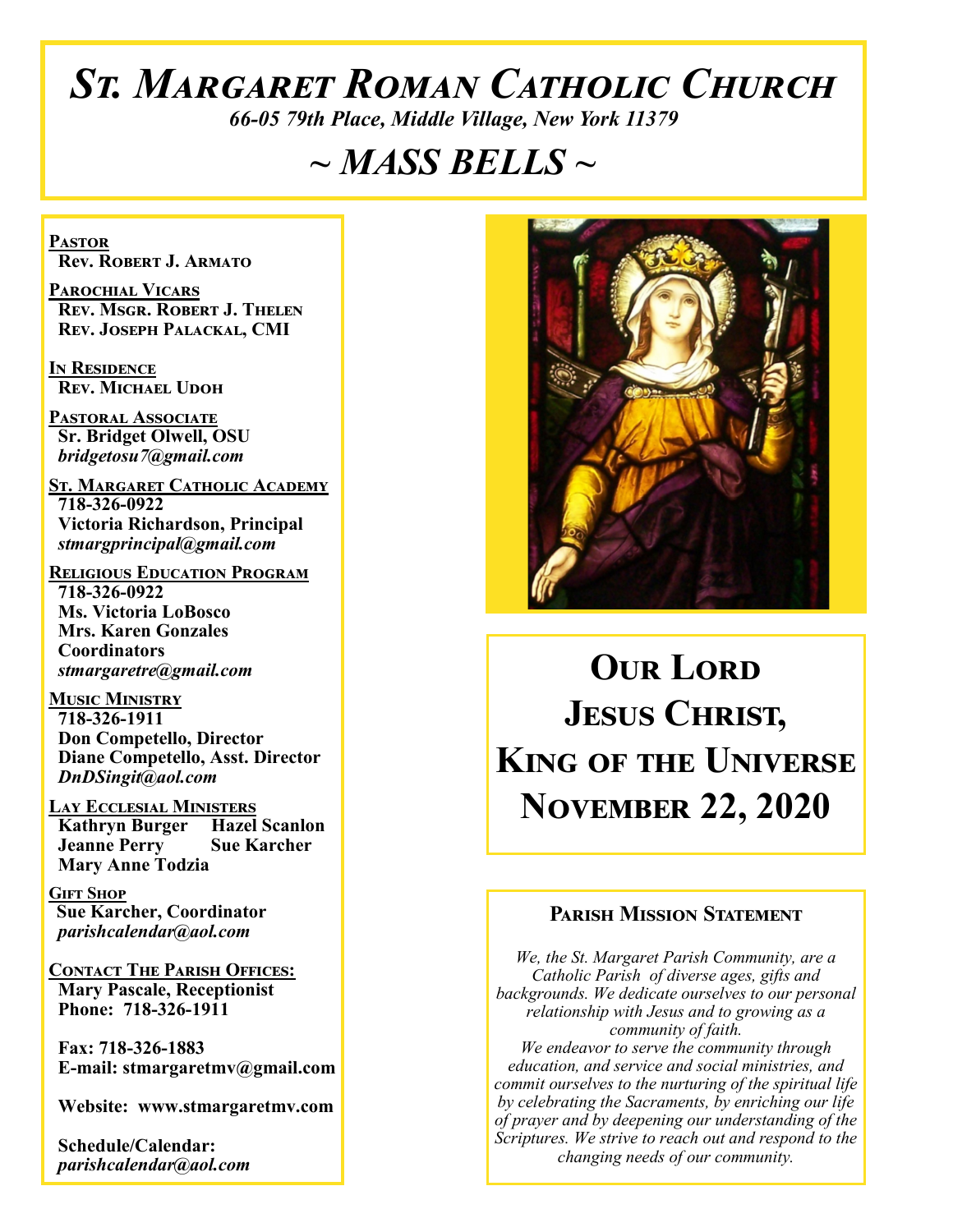# *MASSES FOR THE WEEK*

| SUN.<br>7:30                                   | <b>NOVEMBER 22 - OUR LORD JESUS</b><br><b>CHRIST, KING OF THE UNIVERSE</b><br>Linda Castagna                                     |
|------------------------------------------------|----------------------------------------------------------------------------------------------------------------------------------|
| 9:00                                           | Rosario, Rosaria e Nunzio Taormina/<br>Daniele Bussa/                                                                            |
| 10:30<br><b>NOON</b><br>5:00PM                 | People of the Parish<br>Joe VanSchaick (ANNI)<br>Richard Garczynski                                                              |
| MON.                                           | <b>NOVEMBER 23 - STS. CLEMENT AND</b><br><b>COLUMBAN</b>                                                                         |
| 7:00<br>9:00                                   | Mary Narky<br>Vanita Hooves                                                                                                      |
| <b>TUE.</b>                                    | <b>NOVEMBER 24 - ST. ANDREW</b><br><b>DUNG-LAC</b>                                                                               |
| 7:00<br>9:00                                   | Lina Cassasanta<br>James & Jean Clune                                                                                            |
| WED.                                           | <b>NOVEMBER 25 - ST. CATHERINE OF</b><br><b>ALEXANDRIA</b>                                                                       |
| 7:00<br>9:00                                   | Steven Dominic Belviso (ANNI)<br>Mary O'Shea                                                                                     |
| THU.<br>9:00                                   | <b>NOVEMBER 26 - THANKSGIVING DAY</b><br>People of the Parish                                                                    |
| FRI.<br>7:00<br>9:00                           | <b>NOVEMBER 27 - WEEKDAY</b><br>Catherine & Edward Flynn<br><b>Anne Maley</b>                                                    |
| SAT.<br>9:00                                   | <b>NOVEMBER 28 - WEEKDAY</b><br>Collective: Louis & Jane Normandia/<br>Michael Martino/                                          |
| 5:00PM                                         | <b>Michael Couch</b>                                                                                                             |
| SUN.                                           | <b>NOVEMBER 29 - FIRST SUNDAY</b><br><b>OF ADVENT</b>                                                                            |
| 7:30<br>9:00<br>10:30<br><b>NOON</b><br>5:00PM | <b>Robert Hawd</b><br>Geraldine Ciaccio<br>Owen A. O'Brien (ANNI)/Buscemi Family<br>People of the Parish<br><b>Phillip Prima</b> |

**THE RECTORY WILL BE CLOSED ON THU., NOV. 26 AND FRI., NOV. 27 IN OBSERVANCE OF THE THANKSGIVING HOLIDAY MASSES ARE: THU., AT 9:00AM ONLY FRI., AT 7:00 AND 9:00AM**

# **PARISH INFORMATION**

# **Rectory Office Hours**

**Monday - Friday - 9am to Noon and 1pm to 5pm Saturday - by appointment Sunday - closed**

**CONFESSIONS** - Saturday, 4:00-4:45pm in the church.

**NOVENA** to Our Lady of the Miraculous Medal Mondays after the 9am Mass.

**THE ROSARY AND DIVINE MERCY** devotion are prayed every morning in the church at 8:30am.

**BAPTISMS** take place on the 1st and 3rd Sunday of each month, at 1:30pm and 2:30pm. Please call the rectory for an appointment and to register your child. No more than two children will be baptized at each session, with a maximum of 25 guests per family.

**WEDDINGS MUST** be scheduled at least six months in advance by appointment with a priest or a deacon. Please call the rectory office. For marriage preparation information visit www.pre-cana.org.

**THE ENGLISH CHOIR** rehearses on Wednesday, at 7 pm in the Church. Tenors and baritones needed!

**IL CORO ITALIANO** prattica ogni Domenica prima della Messa Italiana.

**THE YOUTH CHOIR** rehearses on Monday, from 6-7 pm in the Church. For more info, DnDsingit@aol.com **SUSPENDED**

**BOY SCOUT TROOP #119** meets on Tuesdays from 7:15-9 pm in the Parish Hall. New members are welcome, age 10 1/2 & up. Call Mr. Krzewski, 718-894-4099. **SUSPENDED**

**CUB PACK #119** meets on Mondays from 7-8:30 pm in the Parish Hall. New members welcome, age 6 to 10-1/2. Call Mr. Krzewski, 718-894-4099. **SUSPENDED**

**SENIOR CITIZENS** meet every Wednesday at 12 Noon in the Parish Center. **SUSPENDED**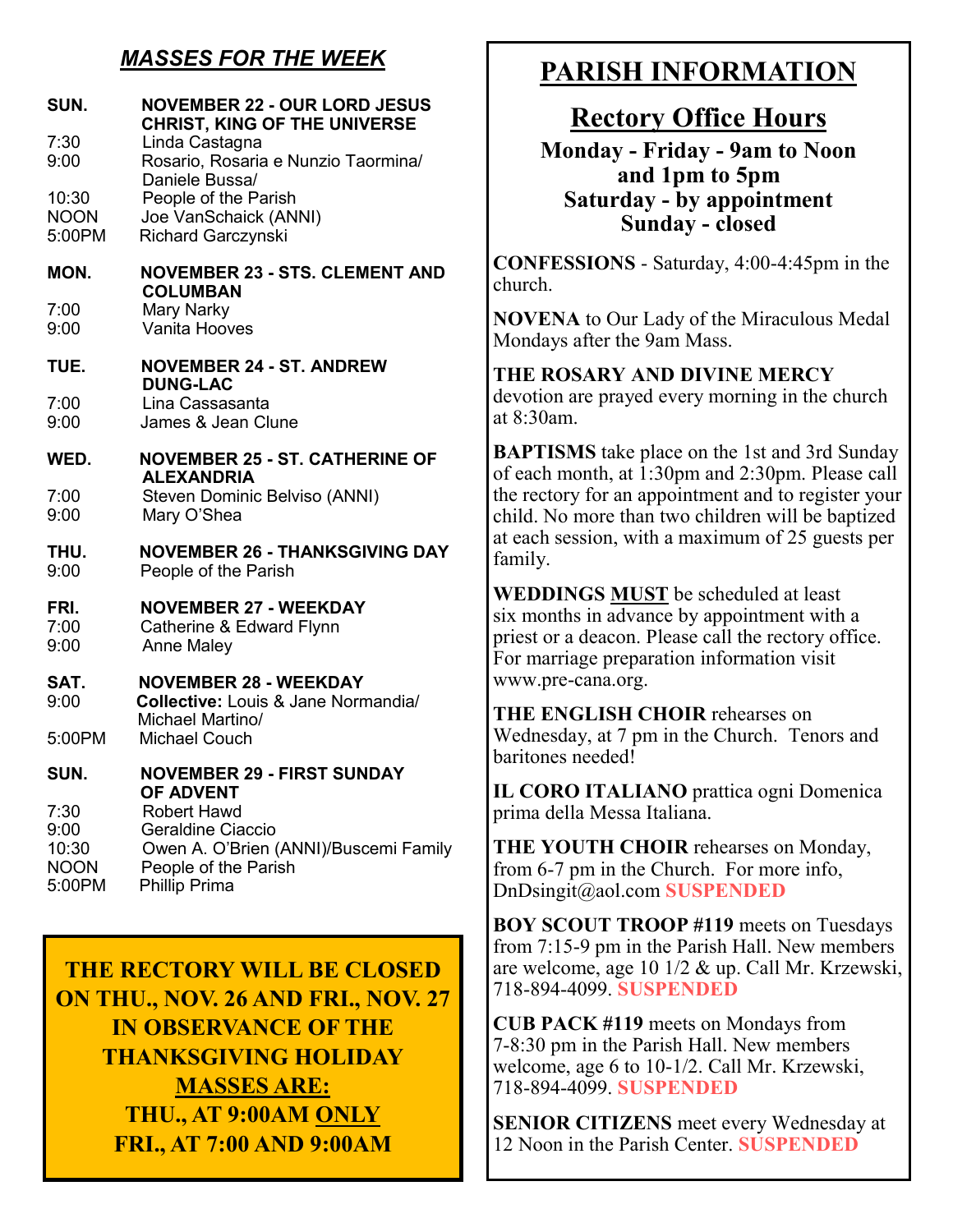# PLEASE PRAY FOR OUR SICK

Connie Faccibene, Linda Frazier, Cari Ann Falk-LoBello, Glen Falk, Ronald Frazier, Robert Sabini, Lee Falk, McKinley Kelleher, Sean Harrison, Justin James Quirke, Elizabeth Ott, Mary Harrison, Gloria Mojica, Gloria Pemaj, Allen McConville, Jack Marchindiondo, The Scaturro Family, Louis Pittelli, Louis Pittelli, James Graff, Immaculate Marge D'Elia, Jim O'Friscoll, Mary Rigovich, Matteo Sabini, Bob Biolsi, The Mojica Family, Msgr. Leonard Badia, Matthew Zender, Joseph & Mary Augustine, Anthony Pittelli, Josephine Hartnett, Karen Schaefer, Jill Archbold, Fr. Paul Weirichs CP, Hannah Lehman, Daniel Wilson, John Austin Bryzgornia, Dave Kazmier, John Nogiewich, Tim Rooney, Frank Ciccone, Cindy (Peli) Heege, Dr. Ajay Lodha, Dr. Vincent P. Rappa, Charlie Krzewski, Helga Zender, Deacon John DeBiase, Tom Haubert, John Miller, Cathie Greulich, Sr. Mary James Fox, Edward Pandolfo, Paul Colangelo, Carmen Gonzalez, Edward Stoltzenberg, Santos Santiago,William & Patricia Scharbach,

*The names will remain for 3 months, please call 718-326-1911 and ask for continued prayers.*

# **Prayer Requests**

**Pray for vocations to the Priesthood and Religious Life.** 

**Pray for first responders and medical personnel.**

**Please pray for our men and women from our Parish serving in the defense of our country: Lt. Col. Thomas Frohnhoefer Sgt. Robert A. Domenici** 



*WE RECALL OUR BELOVED DECEASED Especially:*

*Donald W. Flynn, John Bohan,* 

*May they rest in Christ's Peace!*

# **MEMORIALS**

# *WINE & HOST THIS WEEK*

*are offered in memory of Michael Martino at the request of Maria & Michael Russo.* 

*TABERNACLE LAMP THIS WEEK*

*is lit in memory of Angie Ferzola.* 



*The priests and staff of St. Margaret Parish wish you a blessed Thanksgiving!*

## **TODAY'S READINGS**

 *Our Lord Jesus Christ, King of the Universe* 

Ez 34:11-12, 15-17 Ps 23:1-2, 2-3, 5-6 1 Cor 15:20-26, 28 Mt 25:31-46

# **READINGS FOR THE WEEK**

| Monday:    | Rv 14:1-3, 4b-5<br>Ps 24:1bc-2, 3-4ab, 5-6<br>$1 \times 21:1-4$                    |
|------------|------------------------------------------------------------------------------------|
| Tuesday:   | Ry 14:14-19<br>$Ps\,96:10-13$<br>$Lk$ 21:5-11                                      |
| Wednesday: | $Rv$ 15:1-4<br>Ps 98:1, 2-3ab, 7-8, 9<br>Lk $21:12-19$                             |
| Thursday:  | Rv 18:1-2, 21-23, 19:1-3, 9a<br>Ps $100:1b-2$ , $3-5$<br>$Lk$ 21:20-28             |
| Friday:    | Rv 20:1-4, 11-21:2<br>Ps 84:3, 4, 5-6a, 8a<br>Lk 21:29-33                          |
| Saturday:  | Rv 22:1-7<br>Ps 95:1-2, 3-5, 6-7ab<br>Lk $21:34-36$                                |
| Sunday:    | Is 63:16b-17, 19b, 64:2-7<br>Ps 80:2-3, 15-16, 18-19<br>1 Cor 1:3-9<br>Mk 13:33-37 |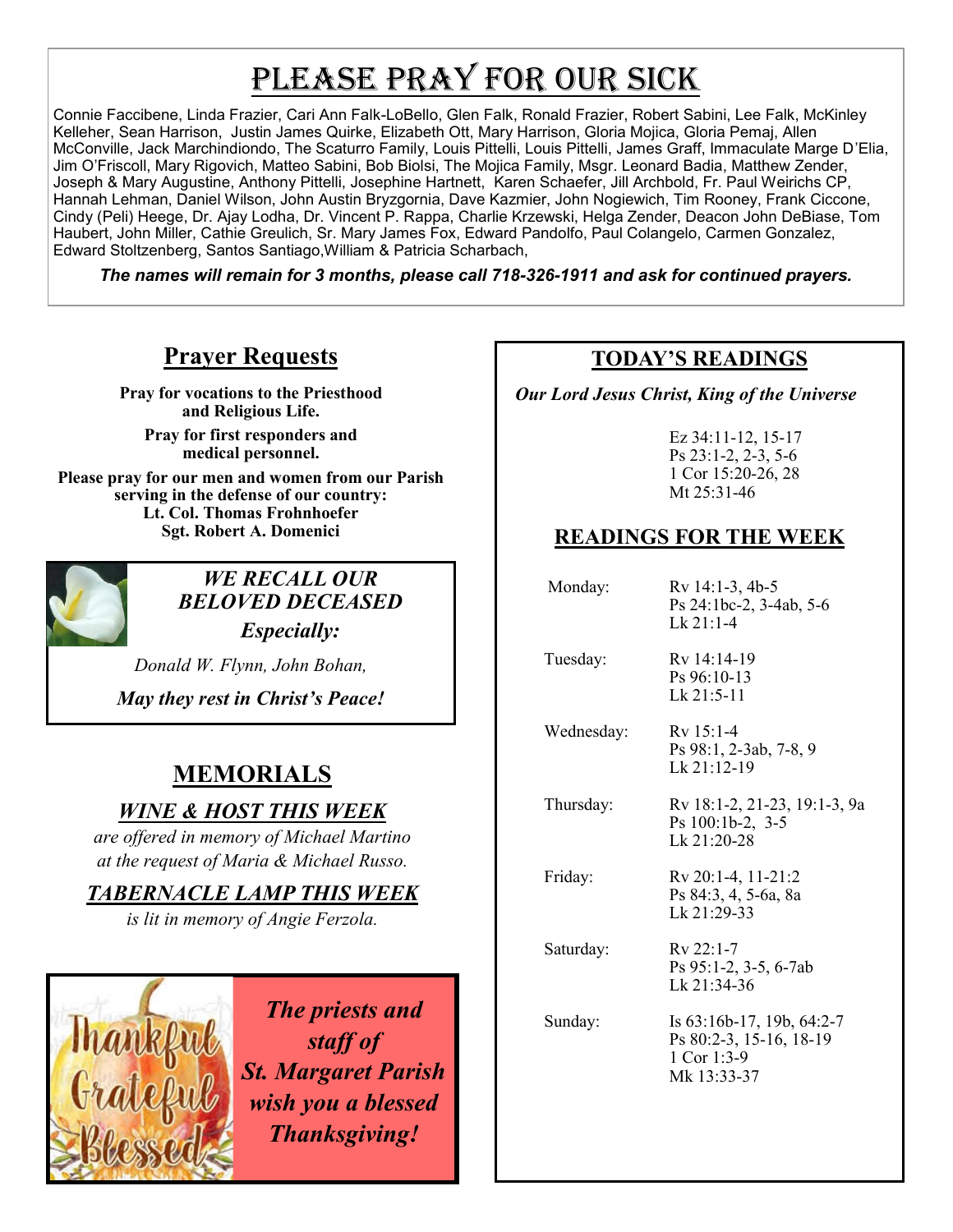#### *From the Pastor's Desk:*

#### *"Sooner or later …."*

 As the civil year draws to a close and we prepare tentatively to celebrate "the holidays", so also the end of the liturgical year is ushered in by today's Solemnity of Christ the King. The feast, formerly celebrated at other times of the year, was placed here on the calendar after the Second Vatican Council. It is a fitting climax centered on the Person of Jesus Christ and a reminder that, as we profess in the Creed, He will come again in glory to judge the living and the dead.

 Just when is He coming, though? The best answer we can give is, "Sooner or later," for no one knows the day or the hour. Indeed, every generation of Christians has expected the Parousia (His Return, the Second Coming) in their own time, and every generation is called to prepare for the Great Event of the end of time by the way in which we live as His disciples as people of faith in the Resurrection, hope and trust in God's promise of eternal life, and offering charity for all in need.

 This has been one heck of a year, the enjoyment of much, if not most, of which has been deprived us because of the rules and edicts governing our behavior during the COVID pandemic, now possibly entering Round 2. Oddly enough, the same pandemic that has brought about so much suffering and fear also has provided us with opportunities to cooperate with God in accomplishing the various corporal and spiritual acts of mercy.

 The corporal acts are given to us rather dramatically in today's Gospel: feeding the hungry, giving drink to the thirsty, welcoming the stranger, clothing the naked, tending the sick, and visiting the imprisoned, to which usually is added burying the dead. The spiritual acts, drawn from various Scriptures, also are part of the Tradition of the Church: teaching the ignorant, counseling the doubtful, admonishing sinners, bearing wrongs patiently, forgiving others willingly, comforting the afflicted, and praying for the living and the dead.

 These are our duties as disciples of Christ and children of God. They provide ample opportunities for living according to His teachings and have in common the idea of turning out from ourselves in order to serve others with the talents and gifts that we have received from God. How many we do or how often we do them depends on the varied circumstances and situations of each person's life, but each and every one of us is given opportunities to act upon these needs and more.

 The Christian is supposed to see the Person of Jesus Christ in the people around us. This point is made pellucidly clear in today's Gospel: in serving other people, we serve Christ, and in ignoring others, we ignore Christ. Moreover, the Gospel also is very clear that we will be judged by how we react to the opportunities: either we will be admitted into eternal life in Heaven for having addressed them faithfully, or we will suffer eternal damnation for having ignored them.

 Now, it seems to me that we can ignore our responsibilities toward one another, which leads to living a miserable life of hell on earth. Or we can carry out our duties reluctantly and grudgingly, fearful of damnation for failing to do so, which is little better. Or, we can embrace them with a joyful heart, grateful that we have been entrusted by God to participate in His own work, as seen in the first reading, and, by doing so, to bring a taste of Heaven into the here and now.

 Lord knows, we have prayed for the living and the dead, attended the sick, and buried our dead. We've counseled those who doubt in God's love, home-schooled our children, provided for the hungry and thirsty, and more besides.

 There is no time for us to slack off, to let the good go undone. Sooner or later, the Lord will come, not only at the end of all time, but also at the end of our time. May He find us doing what He has given us to do and living as He has commanded us to live, that we may hear Him say, "Come, you blessed of My Father, and inherit the Kingdom prepared for you from the foundation of the world!"

*~ Fr. Armato*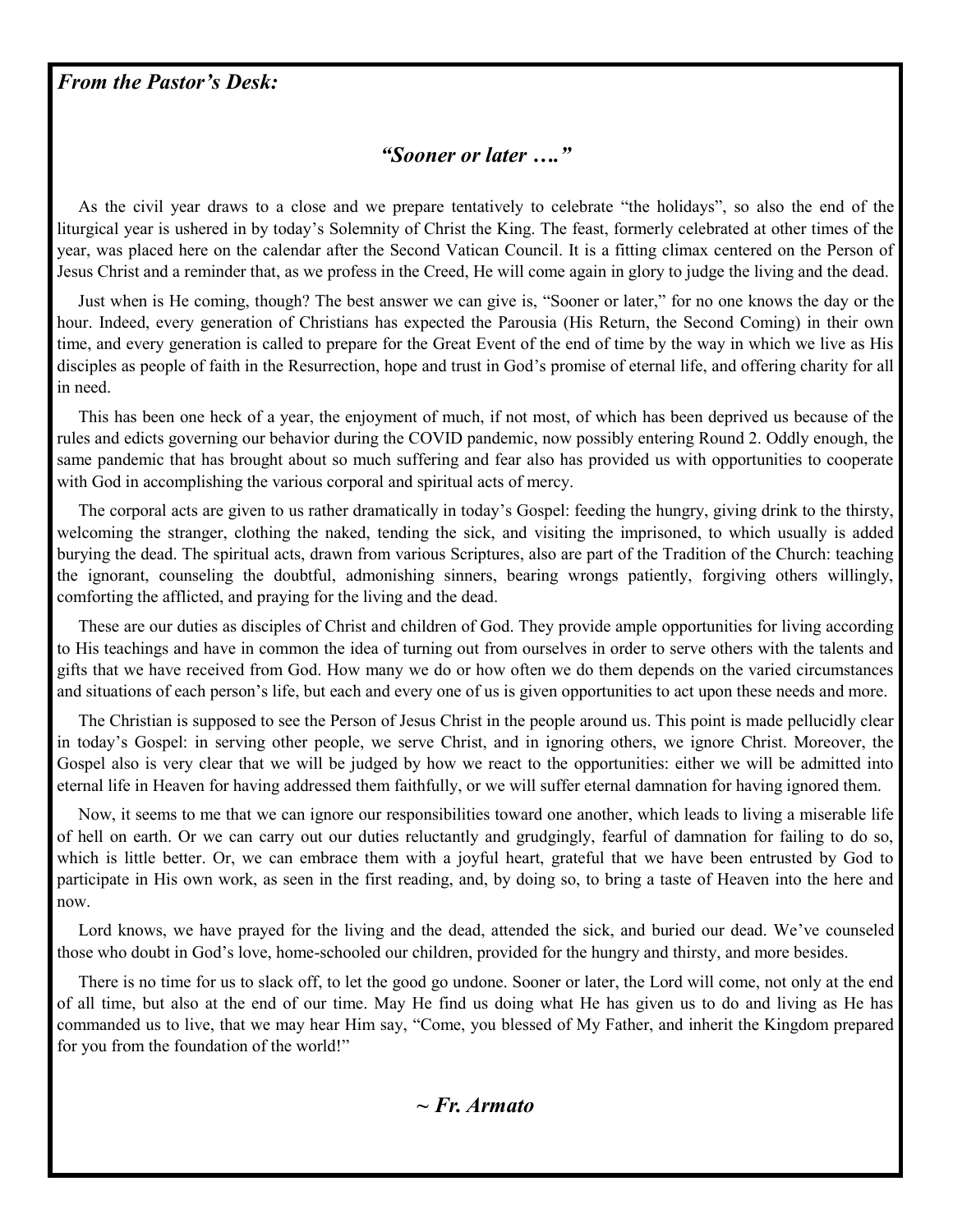# **ANNUAL CATHOLIC APPEAL**

 The **2020** *Annual Catholic Appeal* campaign continues toward our goal of **\$80,015. So far, 173 families have pledged \$63,293 (79.1%).** We have *\$16,722 to go.*

First come your own family needs, then those of the Parish and Diocese. With about 650 families registered in the Parish, our goal comes to an *average of \$125 per family*. Even in these difficult times, though, it shouldn't be a burden, if we ALL pitch in between now and Christmas. Please use the envelopes available in church, if you have not made a pledge as yet.

**www.annualcatholicappeal.org** 

## **CHURCH OPEN HOURS**

 **The church will be open only for the celebration of Masses and baptisms. It will be closed at all other times to enable us to clean and sanitize the facilities.**

 *Please observe these rules for your safety and that of others:*

Do NOT enter the church, if you are sick. Anyone entering the church MUST wear a facemask or covering. "Social distancing" MUST be observed at all times.

Sit **only** in the areas that are marked by a taped cross.

The lavatories are locked.

 Do NOT leave *ANYTHING* in the pews or at the entrances.

 Mass attendance is increasing little by little. We still have a long way to go to get back to normal. In the meanwhile, please remember that families or couples are allowed to sit together, but individuals still must observe social distance in church.



**SAVE THE DATE: FRIDAY, NOVEMBER 27th continuing until Thursday, December 10th** Beautiful items for everyone. Christmas shopping made easy! The link to the virtual auction registration and item previews will be posted on their website: **www.tildonkursuline.org**

Questions? Contact Anne, **718-591-0681, ex. 2060 or awalsh@tildonkursuline.org**

**THE ST. VINCENT dePAUL FOOD PANTRY**



 is located in the Convent 66-25 79th Place

#### The Pantry is open every **WEDNESDAY AND SATURDAY from 10:00am to 12:00Noon**

We are in need of special foods for the holidays. Mashed potatoes, stuffing mix, cranberry sauce, canned fruit and vegetables, coffee, juice and cookies. Please place your donations in the bin located by the center entrance to the church. **Grocery store gift cards are also welcome.**

As always, thank you for your generosity! Happy Thanksgiving!

### **PARISH FINANCES**

 Thanks to all of you who continue to make your contributions at Mass or at the Rectory offices, or who have used weekly or monthly e-giving!

 Now that the ushers are taking up the collections again, weekly donations have picked up a bit but not enough to make up for the 40% of our parishioners who have not returned to Mass as yet.

 The result is that we are projecting an *operating loss of over \$300,000* for the current fiscal year, 9/1/20- 8/31/21. We are unable to pay our bills without dipping into what remains of our thinning reserves, which will be exhausted this vear.

 Please support *your* parish as best as possible during these difficult times, whether through e-giving or in-pew offerings.

 To use *Faith Direct* for e-giving, go to the icon on our website and follow the instructions to sign up; or you can go straight to the *Faith Direct* website and enter our parish code, **NY299**. You can change your decision later on, as you wish.

#### **RETURNING TO SERVICE**

 **All ushers and collection counters** are requested to return to their regular service schedules immediately. If you attend a Mass without ushers, please cooperate and help take up the collections, if asked.

#### *Be sure to wear a mask while serving!*